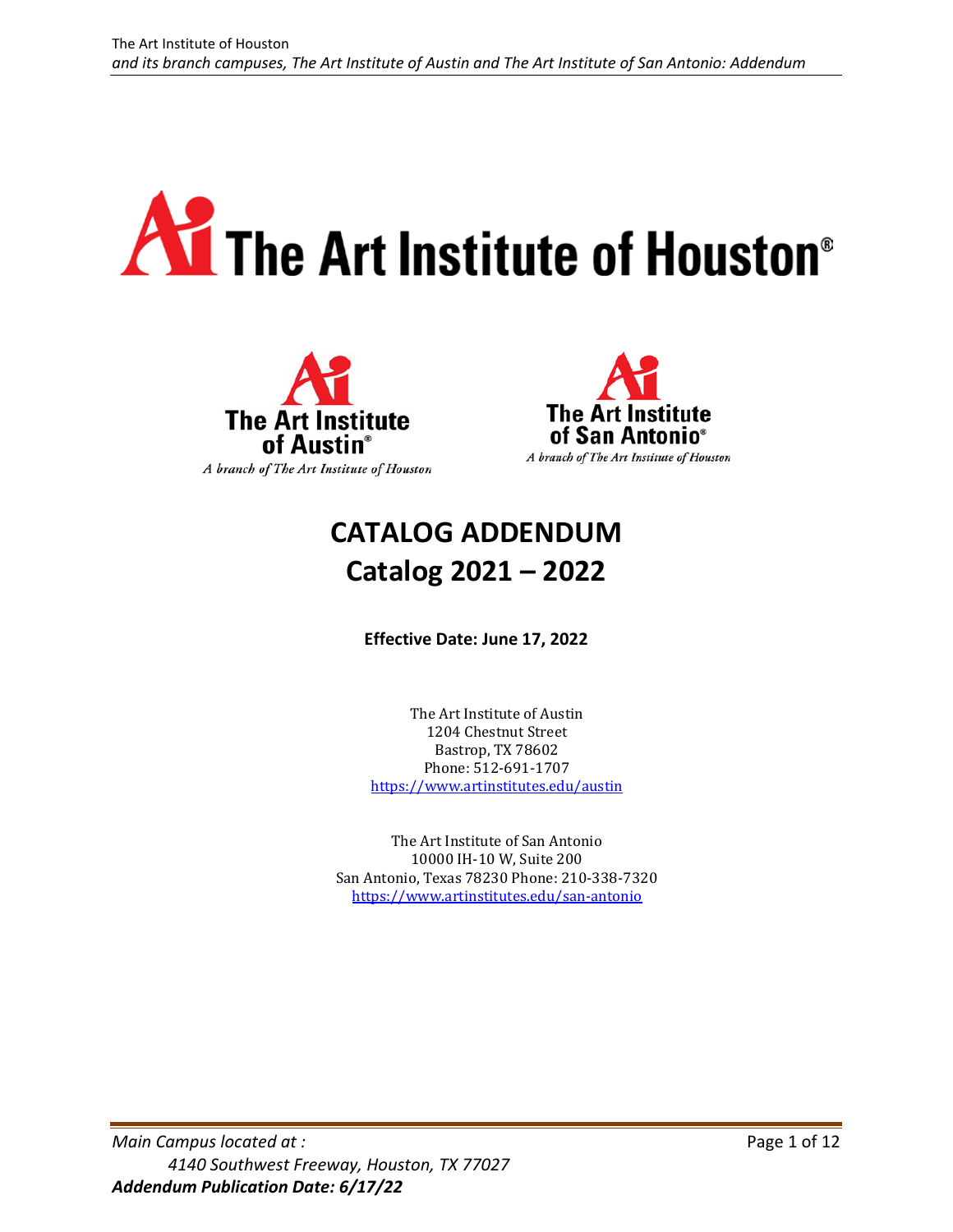# **Table of Contents**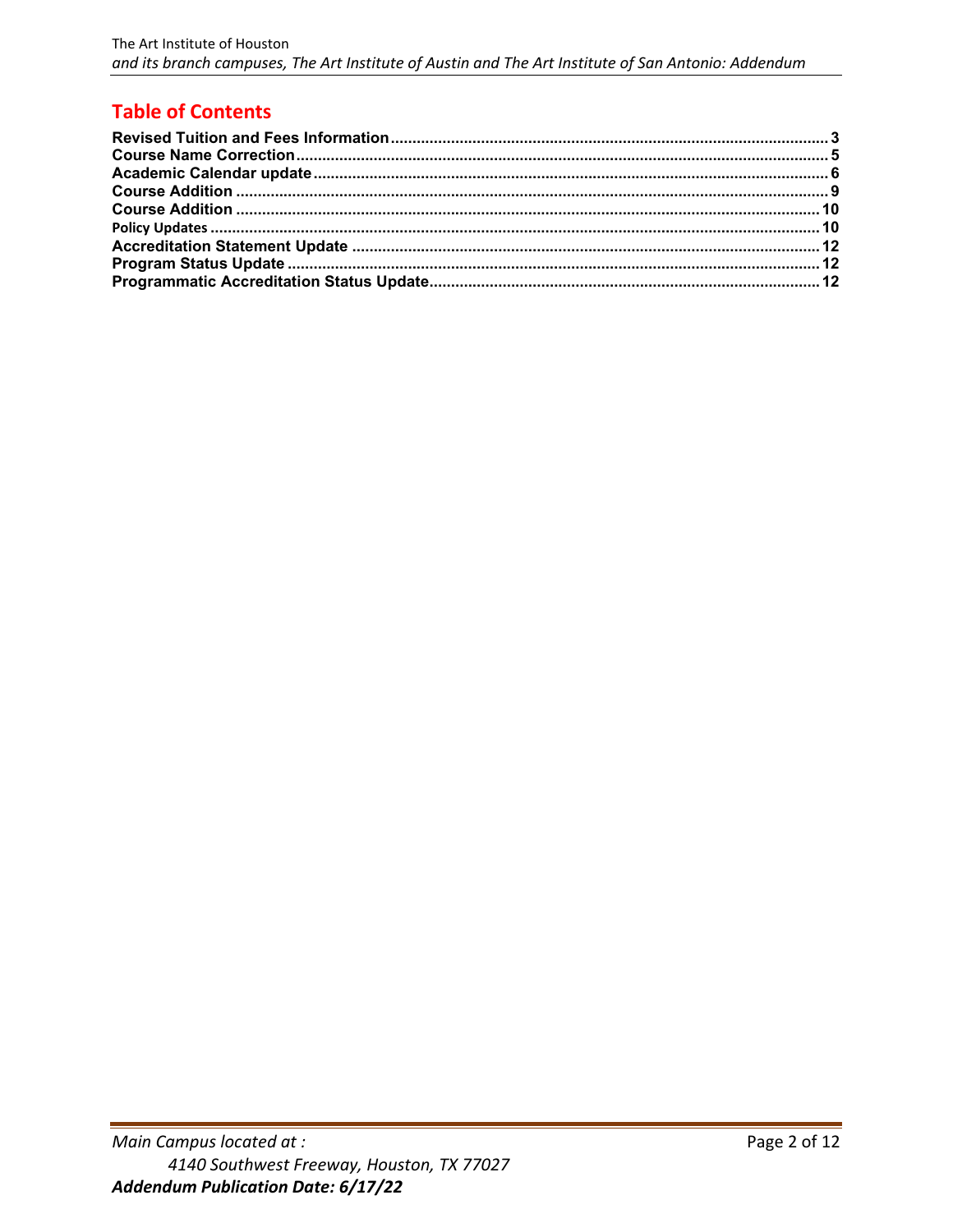### <span id="page-2-0"></span>**Revised Tuition and Fees Information**

### *The following content fully replaces the tuition and fees tables beginning on page 213 of the current Catalog.*

### **The Art Institute of Houston**

| <b>Program of Study</b>                        | <b>Degree</b> | <b>Credit</b><br><b>Hours</b> | Program Length Instructional<br>(Qtrs) | <b>Weeks</b> | <b>Tuition per</b><br><b>Credit Hour</b> | Lab Fee | Approx. Total Cost/<br>Program <sup>+</sup> |
|------------------------------------------------|---------------|-------------------------------|----------------------------------------|--------------|------------------------------------------|---------|---------------------------------------------|
| <b>Associate of Applied Science (AAS)</b>      |               |                               |                                        |              |                                          |         |                                             |
| Baking & Pastry                                | AAS           | 90                            | 17                                     | 77           | \$575                                    |         | \$51,750                                    |
| <b>Culinary Arts</b>                           | AAS           | 90                            | 17                                     | 77           | \$575                                    |         | \$51,750                                    |
| Graphic Design                                 | AAS           | 90                            | 6                                      | 66           | \$575                                    |         | \$51,750                                    |
| <b>Restaurant &amp; Catering</b><br>Management | AAS           | 90                            | 6                                      | 66           | \$575                                    |         | \$51,750                                    |
| Web Design & Interactive Media* AAS            |               | 90                            | 6                                      | 66           | \$575                                    |         | \$51,750                                    |
| <b>Bachelor of Fine Arts (BFA)</b>             |               |                               |                                        |              |                                          |         |                                             |
| Advertising                                    | <b>BFA</b>    | 180                           | $ 12\rangle$                           | 132          | \$575                                    |         | \$103,500                                   |
| Digital Filmmaking & Video<br>Production       | <b>BFA</b>    | 180                           | $ 12\rangle$                           | 132          | \$575                                    |         | \$103,500                                   |
| Digital Photography                            | <b>BFA</b>    | 180                           | $ 12\rangle$                           | 132          | \$575                                    |         | 5103,500                                    |
| <b>Fashion Design</b>                          | <b>BFA</b>    | 180                           | $ 12\rangle$                           | 132          | \$575                                    |         | \$103,500                                   |
| Game Art & Design                              | <b>BFA</b>    | 180                           | $ 12\rangle$                           | 132          | \$575                                    |         | \$103,500                                   |
| Graphic & Web Design                           | <b>BFA</b>    | 180                           | 12                                     | 132          | \$575                                    |         | \$103,500                                   |
| <b>Interior Design</b>                         | <b>BFA</b>    | 180                           | $ 12\rangle$                           | 132          | \$575                                    |         | \$103,500                                   |
| Media Arts & Animation                         | <b>BFA</b>    | 180                           | $ 12\rangle$                           | 132          | \$575                                    |         | \$103,500                                   |
| <b>Bachelor of Science (BS)</b>                |               |                               |                                        |              |                                          |         |                                             |
| Audio Production                               | ΒS            | 180                           | $ 12\rangle$                           | 132          | \$575                                    |         | \$103,500                                   |
| <b>Culinary Management</b>                     | BS            | 180                           | 12                                     | 132          | \$575                                    |         | \$103,500                                   |
| Fashion & Retail Management                    | BS            | 180                           | $ 12\rangle$                           | 132          | \$575                                    |         | \$103,500                                   |
| Diploma (D)                                    |               |                               |                                        |              |                                          |         |                                             |
| Baking & Pastry                                | D             | 55                            | 5                                      | 55           | 5575                                     | \$1,500 | \$33,125                                    |
| <b>Culinary Arts</b>                           | D             | 55                            | 5                                      | 55           | \$575                                    | \$1,500 | \$33,125                                    |
| Digital Image Management                       | D             | 48                            | 4                                      | 44           | \$575                                    |         | \$27,600                                    |
| <b>Fashion Retailing</b>                       | D             | 48                            | 4                                      | 44           | \$575                                    |         | \$27,600                                    |

\*This program is no longer accepting new enrollments.

The table above is calculated at full load, which is an average of 15 credit hours per quarter. The calculation would be based on 12 credit hours per quarter if a student were to take the minimum allowable credits required to still be considered a full time student.

† Approximate total cost is based on the current tuition credit hour rate. Total cost will increase with each per credit hour tuition increase. Instate and out of state tuition are the same.

Registering over 18 credit hours per quarter requires the permission of the Department Chairs or Dean of Academic Affairs at the student's home campus. Tuition includes required textbooks for all courses within the student's program of study. Tuition also includes basic entry equipment and materials needed for beginning each program of study. Students are responsible for procuring and/or replenishing any other equipment or materials as required.

CULINARY LAB FEES: Lab fees above represent the total for timely, successful completion of the program and are charged per credit hour. Retaking courses will increase the lab fee charge.

Please visit our **Student Consumer Information** page to find the average time to completion for continuously enrolled students for each credential level offered. This data is available at the average credit load, fulltime or at full load. Changing programs, beginning programs at the midterm start date, taking remedial courses, taking time off from coursework, registering for fewer hours or unsuccessful attempts at course completion will increase the total length of the program and overall cost of education from what is disclosed. Transfer credits awarded toward your program will likely decrease the overall length and cost of education.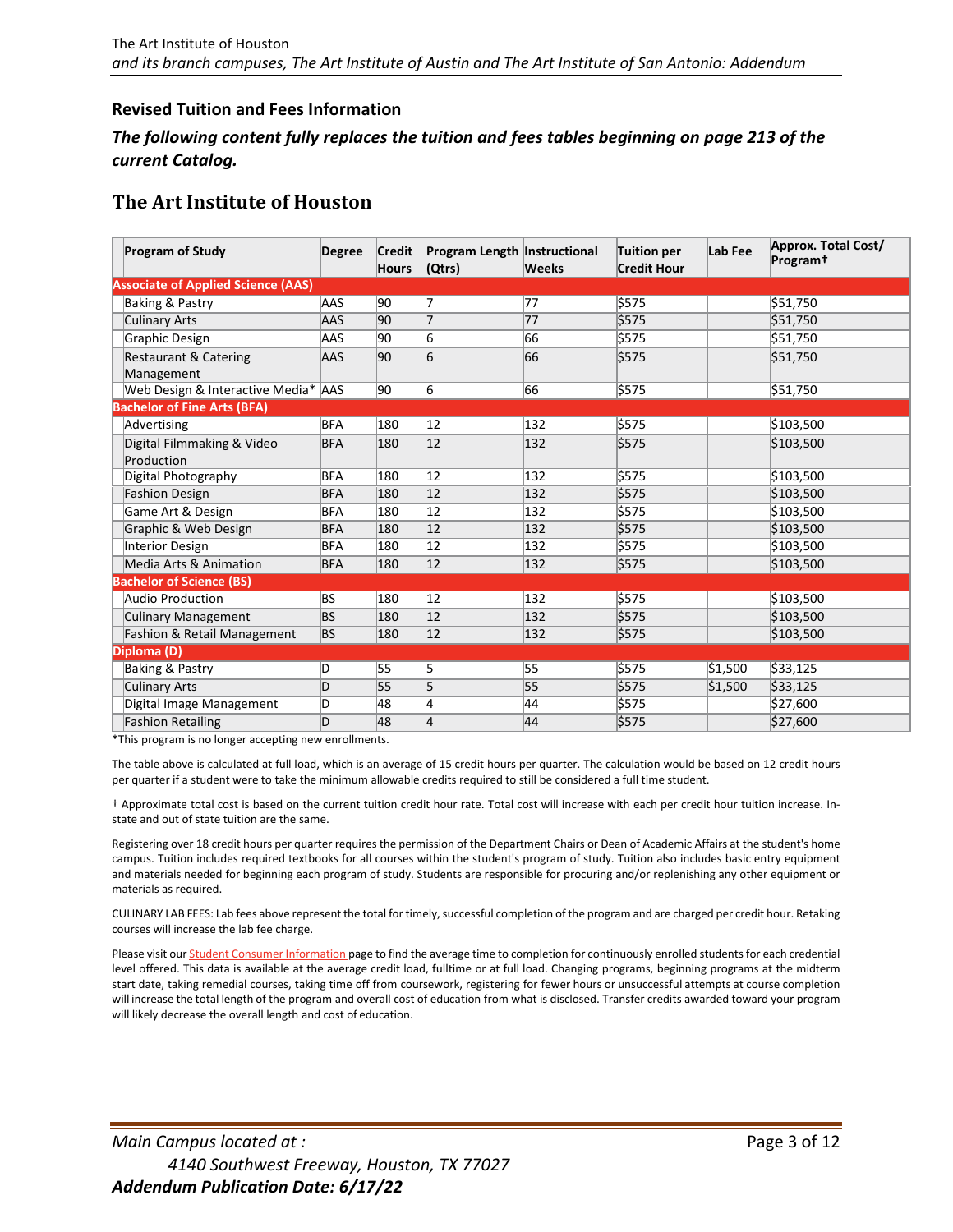# **The Art Institute of Austin**

| <b>Program of Study</b>                   | <b>Degree</b> | <b>Credit</b><br><b>Hours</b> | Program<br>Length (Qtrs) | <b>Instructional</b><br><b>Weeks</b> | <b>Tuition per</b><br><b>Credit Hour</b> | Lab Fee | Approx. Total Cost/<br>Program <sup>†</sup> |
|-------------------------------------------|---------------|-------------------------------|--------------------------|--------------------------------------|------------------------------------------|---------|---------------------------------------------|
| <b>Associate of Applied Science (AAS)</b> |               |                               |                          |                                      |                                          |         |                                             |
| Graphic Design                            | AAS           | 90                            | 6                        | 66                                   | \$575                                    |         | \$51,750                                    |
| Web Design & Interactive Media* AAS       |               | 90                            | 6                        | 66                                   | \$575                                    |         | \$51,750                                    |
| <b>Bachelor of Fine Arts (BFA)</b>        |               |                               |                          |                                      |                                          |         |                                             |
| Advertising                               | BFA           | 180                           | 12                       | 132                                  | \$575                                    |         | \$103,500                                   |
| Digital Filmmaking & Video                | <b>BFA</b>    | 180                           | $ 12\rangle$             | 132                                  | \$575                                    |         | \$103,500                                   |
| Production                                |               |                               |                          |                                      |                                          |         |                                             |
| Digital Photography                       | <b>BFA</b>    | 180                           | 12                       | 132                                  | \$575                                    |         | \$103,500                                   |
| <b>Fashion Design</b>                     | <b>BFA</b>    | 180                           | 12                       | 132                                  | \$575                                    |         | \$103,500                                   |
| Game Art & Design                         | <b>BFA</b>    | 180                           | 12                       | 132                                  | \$575                                    |         | \$103,500                                   |
| Graphic & Web Design                      | <b>BFA</b>    | 180                           | $ 12\rangle$             | 132                                  | \$575                                    |         | \$103,500                                   |
| <b>Interior Design</b>                    | BFA           | 180                           | 12                       | 132                                  | \$575                                    |         | \$103,500                                   |
| Media Arts & Animation                    | <b>BFA</b>    | 180                           | $ 12\rangle$             | 132                                  | \$575                                    |         | \$103,500                                   |
| <b>Bachelor of Science (BS)</b>           |               |                               |                          |                                      |                                          |         |                                             |
| Audio Production                          | BS            | 180                           | 12                       | 132                                  | \$575                                    |         | \$103,500                                   |
| <b>Fashion &amp; Retail Management</b>    | <b>BS</b>     | 180                           | $ 12\rangle$             | 132                                  | \$575                                    |         | \$103,500                                   |
| Diploma (D)                               |               |                               |                          |                                      |                                          |         |                                             |
| Digital Image Management                  | D             | 48                            | 4                        | 44                                   | \$575                                    |         | \$27,600                                    |
| <b>Fashion Retailing</b>                  | D             | 48                            | 4                        | 44                                   | \$575                                    |         | \$27,600                                    |

\*This program is no longer accepting new enrollments.

The table above is calculated at full load, which is an average of 15 credit hours per quarter. The calculation would be based on 12 credit hours per quarter if a student were to take the minimum allowable credits required to still be considered a full time student.

† Approximate total cost is based on the current tuition credit hour rate. Total cost will increase with each per credit hour tuition increase. Instate and out of state tuition are the same.

Registering over 18 credit hours per quarter requires the permission of the Department Chairs or Dean of Academic Affairs at the student's home campus. Tuition includes required textbooks for all courses within the student's program of study. Tuition also includes basic entry equipment and materials needed for beginning each program of study. Students are responsible for procuring and/or replenishing any other equipment or materials as required.

CULINARY LAB FEES: Lab fees above represent the total for timely, successful completion of the program and are charged per credit hour. Retaking courses will increase the lab fee charge.

Please visit our *Student Consumer Information* page to find the average time to completion for continuously enrolled students for each credential level offered. This data is available at the average credit load, fulltime or at full load. Changing programs, beginning programs at the midterm start date, taking remedial courses, taking time off from coursework, registering for fewer hours or unsuccessful attempts at course completion will increase the total length of the program and overall cost of education from what is disclosed. Transfer credits awarded toward your program will likely decrease the overall length and cost of education.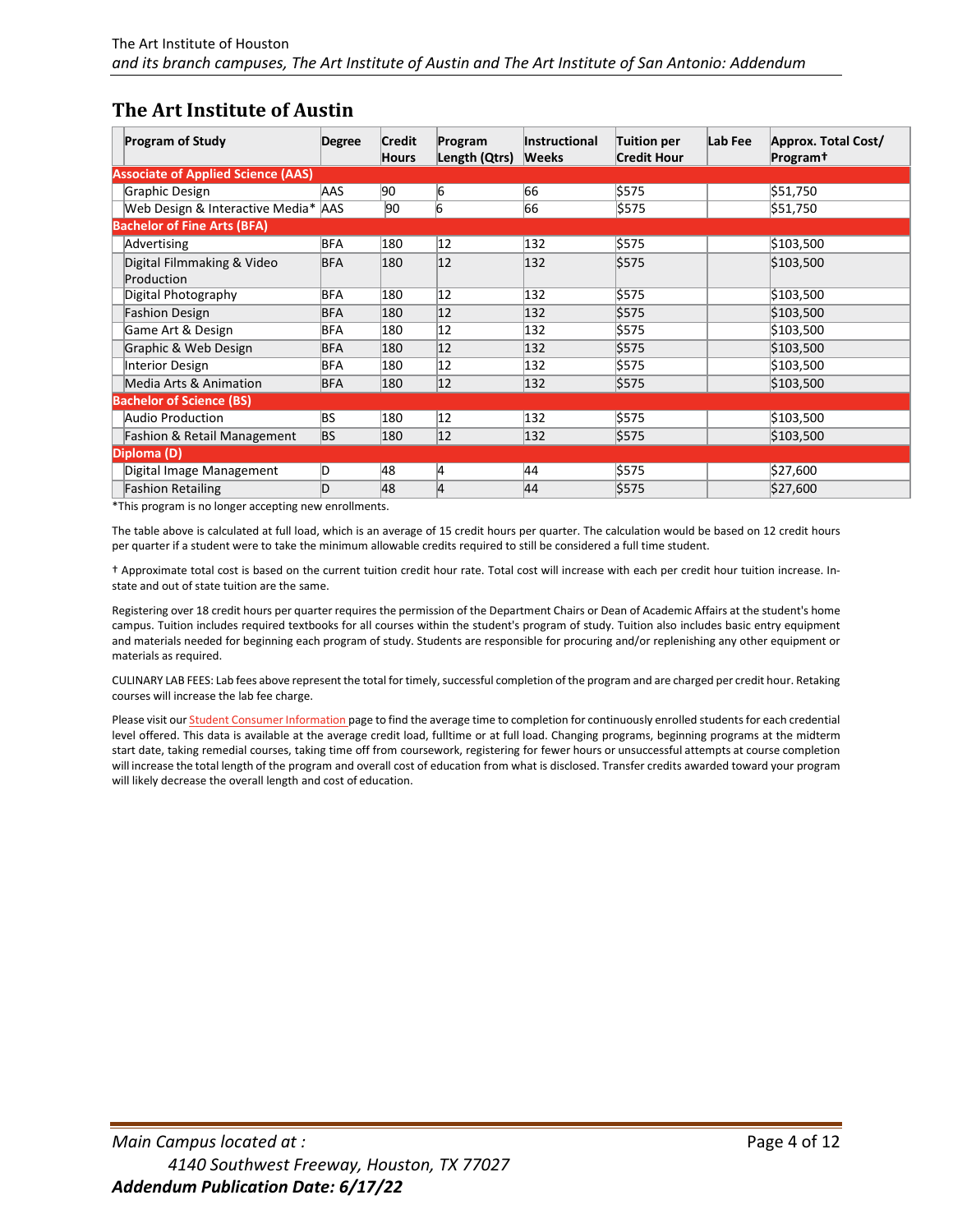# **The Art Institute of San Antonio**

| <b>Program of Study</b>                        | <b>Degree</b> | <b>Credit</b><br><b>Hours</b> | Program Length<br>(Qtrs) | Instructional<br><b>Weeks</b> | <b>Tuition per</b><br><b>Credit Hour</b> | Lab Fee | Approx. Total<br>Cost/<br>Program <sup>+</sup> |
|------------------------------------------------|---------------|-------------------------------|--------------------------|-------------------------------|------------------------------------------|---------|------------------------------------------------|
| <b>Associate of Applied Science (AAS)</b>      |               |                               |                          |                               |                                          |         |                                                |
| <b>Baking &amp; Pastry</b>                     | AAS           | 90                            | 7                        | 77                            | \$575                                    |         | \$51,750                                       |
| <b>Culinary Arts</b>                           | AAS           | 90                            | 7                        | 77                            | \$575                                    |         | \$51,750                                       |
| Graphic Design                                 | AAS           | 90                            | 6                        | 66                            | \$575                                    |         | \$51,750                                       |
| <b>Restaurant &amp; Catering</b><br>Management | AAS           | 90                            | $\overline{6}$           | 66                            | \$575                                    |         | \$51,750                                       |
| Web Design & Interactive Media*                | <b>AAS</b>    | 90                            | 6                        | 66                            | \$575                                    |         | \$51,750                                       |
| <b>Bachelor of Fine Arts (BFA)</b>             |               |                               |                          |                               |                                          |         |                                                |
| Advertising                                    | <b>BFA</b>    | 180                           | 12                       | 132                           | \$575                                    |         | \$103,500                                      |
| Digital Filmmaking & Video<br>Production       | <b>BFA</b>    | 180                           | 12                       | 132                           | \$575                                    |         | \$103,500                                      |
| Digital Photography                            | <b>BFA</b>    | 180                           | 12                       | 132                           | \$575                                    |         | \$103,500                                      |
| <b>Fashion Design</b>                          | <b>BFA</b>    | 180                           | 12                       | 132                           | \$575                                    |         | \$103,500                                      |
| Game Art & Design                              | <b>BFA</b>    | 180                           | 12                       | 132                           | \$575                                    |         | \$103,500                                      |
| Graphic & Web Design                           | <b>BFA</b>    | 180                           | 12                       | 132                           | \$575                                    |         | \$103,500                                      |
| Interior Design                                | <b>BFA</b>    | 180                           | 12                       | 132                           | \$575                                    |         | \$103,500                                      |
| Media Arts & Animation                         | <b>BFA</b>    | 180                           | $ 12\rangle$             | 132                           | \$575                                    |         | \$103,500                                      |
| <b>Bachelor of Science (BS)</b>                |               |                               |                          |                               |                                          |         |                                                |
| <b>Culinary Management</b>                     | BS            | 180                           | 12                       | 132                           | \$575                                    |         | \$103,500                                      |
| Fashion & Retail Management                    | BS            | 180                           | 12                       | 132                           | \$575                                    |         | \$103,500                                      |
| Hospitality Management*                        | BS            | 180                           | 12                       | 132                           | \$575                                    |         | \$103,500                                      |
| Visual Effects & Motion Graphics*              | <b>BS</b>     | 180                           | 12                       | 132                           | \$575                                    |         | \$103,500                                      |
| Diploma (D)                                    |               |                               |                          |                               |                                          |         |                                                |
| <b>Baking &amp; Pastry</b>                     | D             | 55                            | 5                        | 55                            | \$575                                    | \$1,500 | \$33,125                                       |
| <b>Culinary Arts</b>                           | D             | 55                            | 5                        | 55                            | \$575                                    | \$1,500 | \$33,125                                       |
| Digital Image Management                       | ID            | 48                            | 4                        | 44                            | \$575                                    |         | \$27,600                                       |
| <b>Fashion Retailing</b>                       | D             | 48                            | 4                        | 44                            | \$575                                    |         | \$27,600                                       |

\*This program is no longer accepting new enrollments.

The table above is calculated at full load, which is an average of 15 credit hours per quarter. The calculation would be based on 12 credit hours per quarter if a student were to take the minimum allowable credits required to still be considered a full time student.

† Approximate total cost is based on the current tuition credit hour rate. Total cost will increase with each per credit hour tuition increase. Instate and out of state tuition are the same.

Registering over 18 credit hours per quarter requires the permission of the Department Chairs or Dean of Academic Affairs at the student's home campus. Tuition includes required textbooks for all courses within the student's program of study. Tuition also includes basic entry equipment and materials needed for beginning each program of study. Students are responsible for procuring and/or replenishing any other equipment or materials as required.

CULINARY LAB FEES: Lab fees above represent the total for timely, successful completion of the program and are charged per credit hour. Retaking courses will increase the lab fee charge.

Please visit ou[r Student Consumer Information p](https://www.artinstitutes.edu/dallas/student-consumer-information/)age to find the average time to completion for continuously enrolled students for each credential level offered. This data is available at the average credit load, fulltime or at full load. Changing programs, beginning programs at the midterm start date, taking remedial courses, taking time off from coursework, registering for fewer hours or unsuccessful attempts at course completion will increase the total length of the program and overall cost of education from what is disclosed. Transfer credits awarded toward your program will likely decrease the overall length and cost of education.

### <span id="page-4-0"></span>**Course Name Correction**

*The name of the course identified as VIAA345 on page 123 of the current Catalog should be Figure Sculpting.*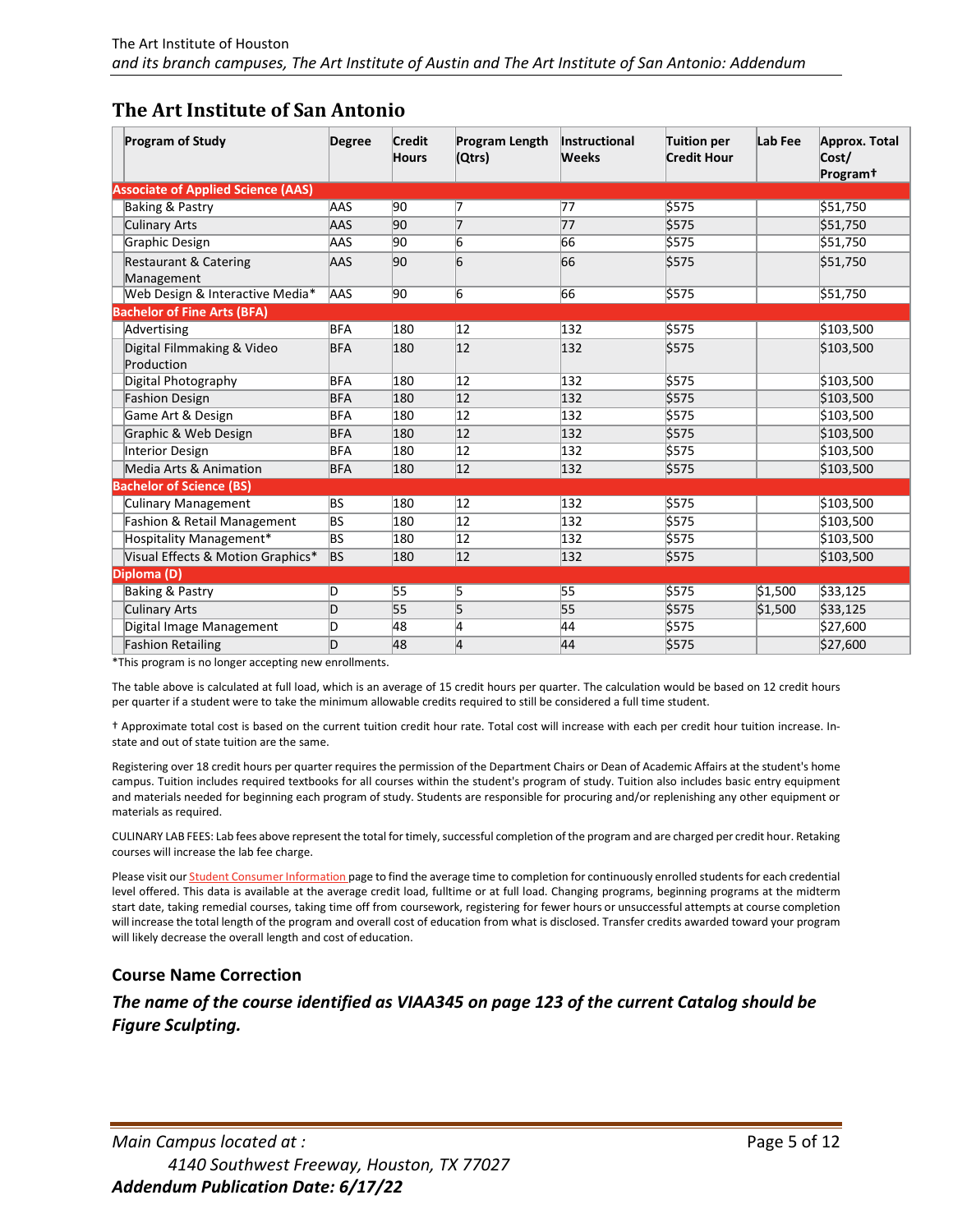### <span id="page-5-0"></span>**Academic Calendar update**

*The Academic Calendar currently beginning on page 216 of the current Catalog is updated as follows:*

### **ACADEMIC CALENDAR 2021-22**

### *The Academic Calendar has been developed to assist each school in long range planning with common starting and ending dates for each quarter.*

**Spring Quarter 2021 (start dates, 4/5, 4/19 and 5/13)**

**Session I: 11 Weeks** April 5 – June 19 Last Day to Add/Drop April 12 Last Day to Withdraw June 5 (end of week 9)

### **Session I: 5.5 Weeks**

April 5 – May 12 Last Day to Add/Drop April 12 Last Day to Withdraw May 1 (end of week 4)

# **Session II: 5.5 Weeks**

April 19 – May 26 Last Day to Add/Drop April 26 Last Day to Withdraw May 15 (end of week 4)

### **Session 8 week: 8 weeks**

April 19- June 12 Last Day to Add/Drop April 26 Last Day to Withdraw May 29 (end of week 6)

### **Mid-Quarter**

May 13 – June 19 Last Day to Add/Drop May 21 Last Day to Withdraw June 9 (end of week 4)

# **Summer Quarter 2021 (start dates 7/12, 7/26 and 8/19)**

**Session I: 11 Weeks** July 12 – September 25 Last Day to Add/Drop July 19 Last Day to Withdraw September 11 (end of week 9)

### **Session I: 5.5 Weeks**

July 12 – August 18 Last Day to Add/Drop July 19 Last Day to Withdraw August 7 (end of week 4)

# **Session II: 5.5 Weeks**

July 26 – September 1 Last Day to Add/Drop August 2 Last Day to Withdraw August 21 (end of week 4)

*Main Campus located at :* Page 6 of 12 *4140 Southwest Freeway, Houston, TX 77027 Addendum Publication Date: 6/17/22*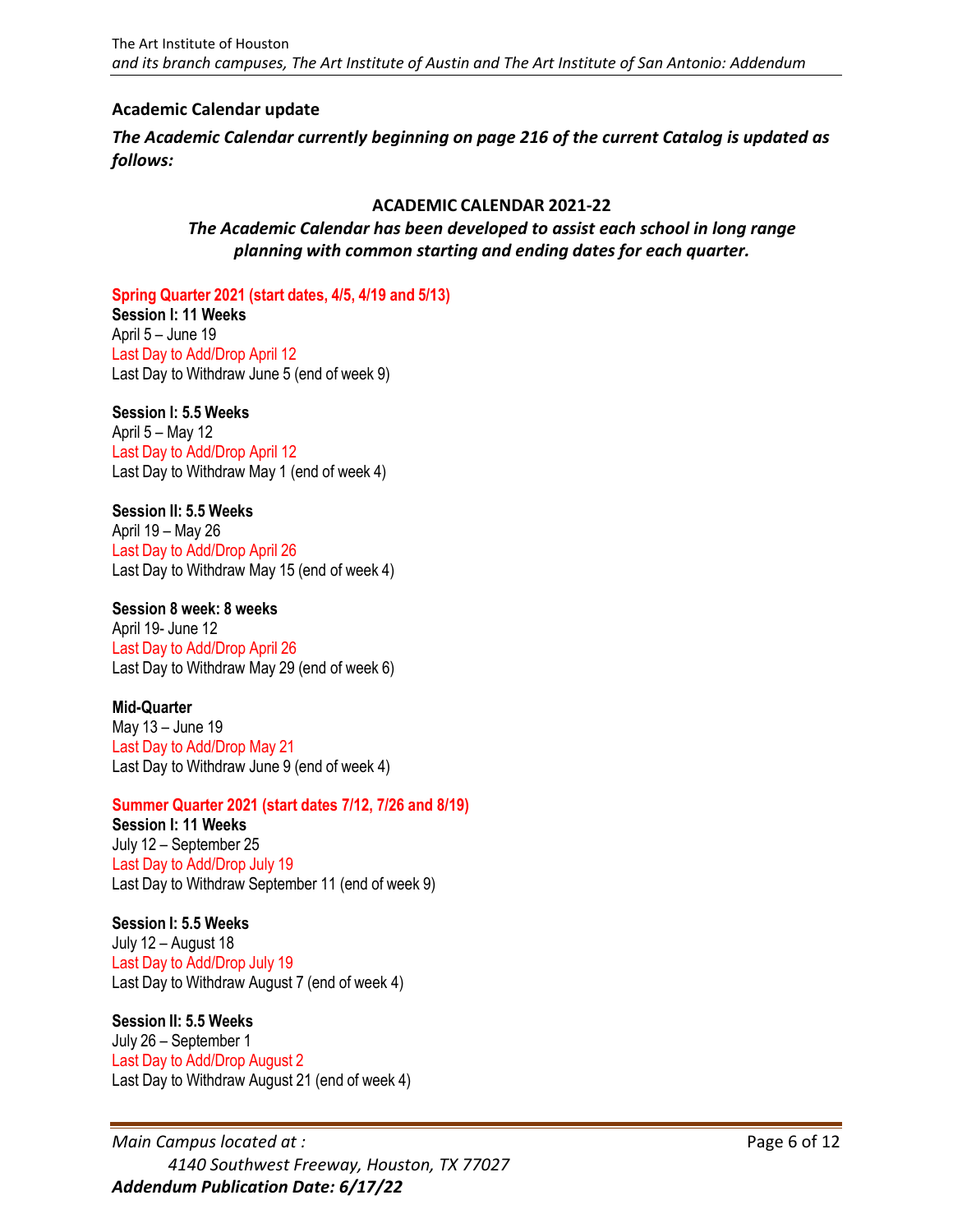### **Session 8 week: 8 weeks**

July 26 – September 18 Last Day to Add/Drop August 2 Last Day to Withdraw September 4 (end of week 6)

### **Mid-Quarter**

August 19 – September 25 Last Day to Add/Drop August 27 Last Day to Withdraw September 18 (end of week 4)

### **Fall 2021 (start dates 10/4, 10/18 and 11/11)**

**Session I: 11 Weeks** October 4 – December 18 Last Day to Add/Drop October 11 Last Day to Withdraw December 4 (end of week 9)

### **Session I: 5.5 Weeks**

October 4 – November 10 Last Day to Add/Drop October 11 Last Day to Withdraw October 30(end of week 4)

### **Session II: 5.5 Weeks**

October 18 – November 24 Last Day to Add/Drop October 25 Last Day to Withdraw November 13 (end of week 4)

### **Session 8 week: 8 weeks**

October 18 – December 11 Last Day to Add/Drop October 25 Last Day to Withdraw November 27 (end of week 6)

### **Mid-Quarter**

November 12 – December 18 Last Day to Add/Drop November 19 Last Day to Withdraw December 11 (end of week 4)

# **Winter 2022 (start dates 1/10, 1/24 and 2/17)**

### **Session I: 11 Weeks**

January 10 – March 26 Last Day to Add/Drop January 17 Last Day to Withdraw March 12 (end of week 9)

### **Session I: 5.5 Weeks**

January 10 – February 16 Last Day to Add/Drop January 17 Last Day to Withdraw February 5(end of week 4)

### **Session II: 5.5 Weeks**

January 24 – March 2 Last Day to Add/Drop January 31 Last Day to Withdraw February 19(end of week 4)

*Main Campus located at :* Page 7 of 12 *4140 Southwest Freeway, Houston, TX 77027 Addendum Publication Date: 6/17/22*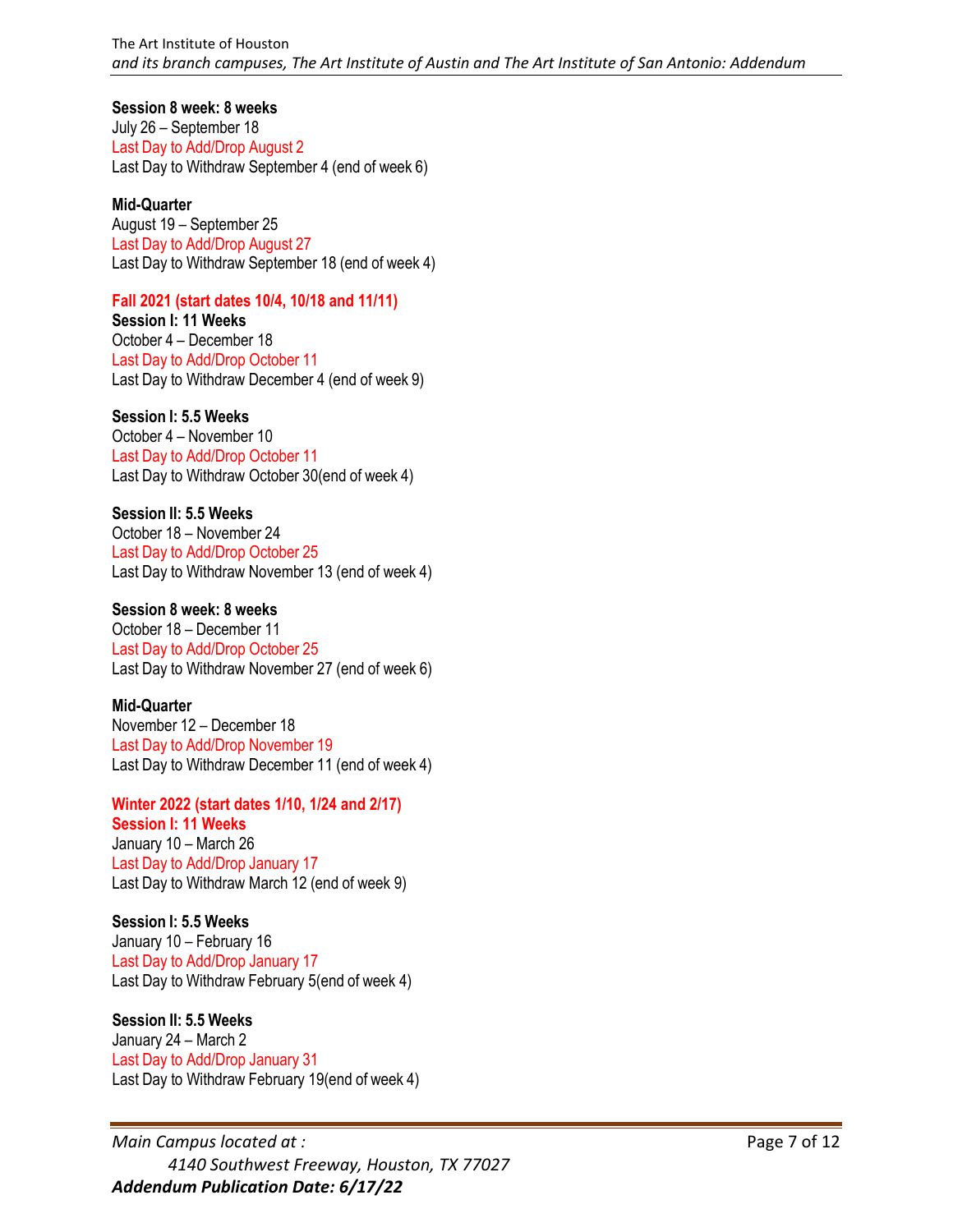**Session 8 week: 8 weeks**

January 24 – March 19 Last Day to Add/Drop January 31 Last Day to Withdraw March 5(end of week 6)

### **Mid-Quarter**

February 17 – March 26 Last Day to Add/Drop February 25 Last Day to Withdraw March 19 (end of week 4)

### **Session III: 3 weeks**

March 7 – March 26 Last Day to Add/Drop March 10 Last Day to Withdraw March 19(end of week 2)

### **Spring 2022 (start dates 4/4, 4/18 and 5/12) Session I: 11 Weeks**

April 4 – June 18 Last Day to Add/Drop April 11 Last Day to Withdraw June 4 (end of week 9)

# **Session I: 5.5 Weeks**

April 4 – May 11 Last Day to Add/Drop April 11 Last Day to Withdraw April 30(end of week 4)

### **Session II: 5.5 Weeks**

April 18 – May 25 Last Day to Add/Drop April 25 Last Day to Withdraw May 14(end of week 4)

# **Session 8 week: 8 weeks**

April 18 – June 11 Last Day to Add/Drop April 25 Last Day to Withdraw May 28(end of week 6)

### **Mid-Quarter**

May 12 – June 18 Last Day to Add/Drop May 20 Last Day to Withdraw June 11 (end of week 4)

### **Summer 2022 (start dates 7/11, 7/25 and 8/18)**

**Session I: 11 Weeks** July 11 – September 24 Last Day to Add/Drop July 18 Last Day to Withdraw September 10 (end of week 9)

### **Session I: 5.5 Weeks**

July 11 – August 17 Last Day to Add/Drop July 18 Last Day to Withdraw August 6(end of week 4)

*Main Campus located at :* Page 8 of 12 *4140 Southwest Freeway, Houston, TX 77027 Addendum Publication Date: 6/17/22*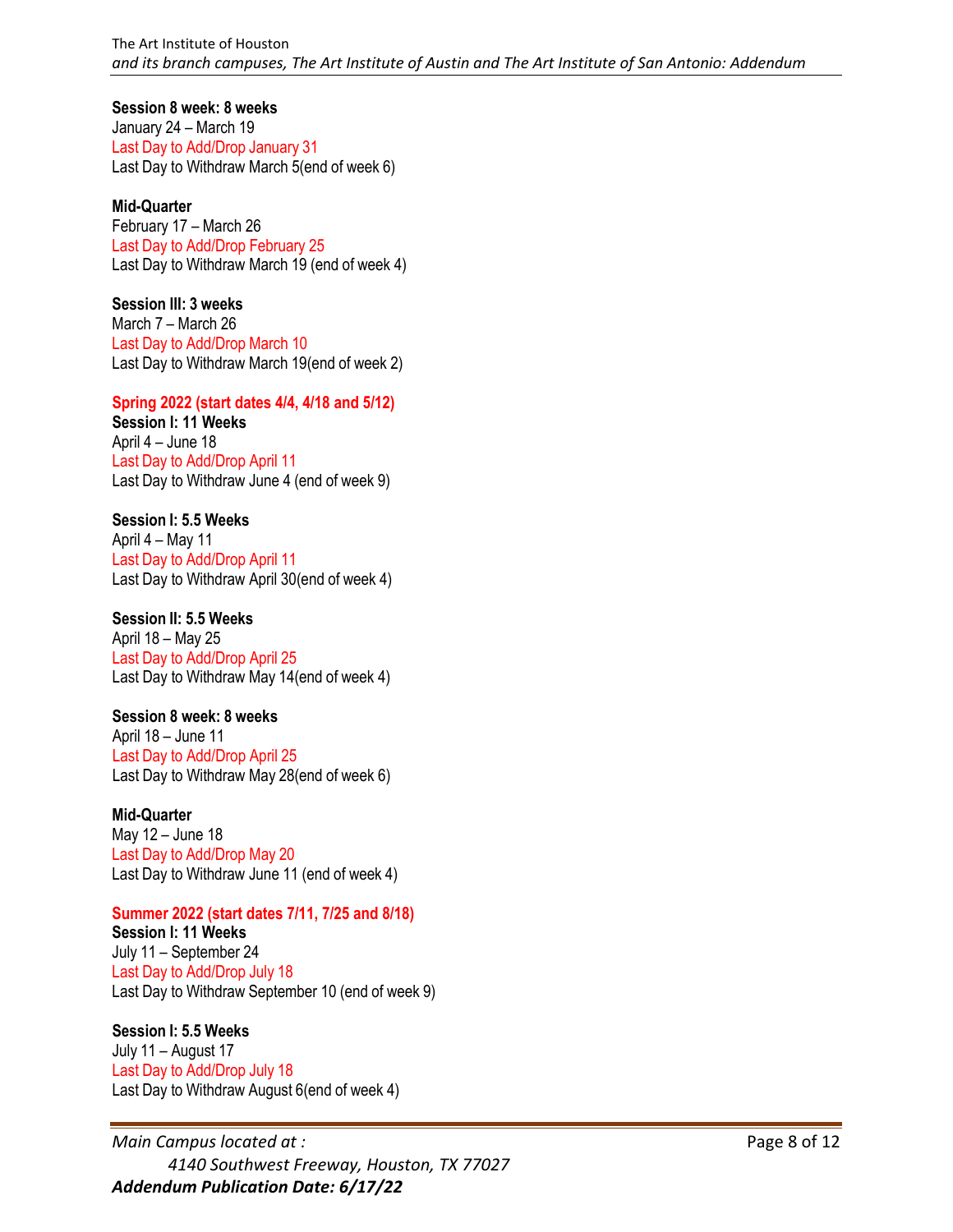### **Session II: 5.5 Weeks**

July 25 – August 31 Last Day to Add/Drop August 1 Last Day to Withdraw August 20(end of week 4)

### **Session 8 week: 8 weeks**

July 25 – September 17 Last Day to Add/Drop August 1 Last Day to Withdraw September 3(end of week 6)

### **Mid-Quarter**

August 18 – September 24 Last Day to Add/Drop August 26 Last Day to Withdraw September 17(end of week 4)

### **Fall 2022 (start dates 10/3, 10/17 and 11/10)**

**Session I: 11 Weeks** October 3 – December 17 Last Day to Add/Drop October 10 Last Day to Withdraw December 3 (end of week 9)

### **Session I: 5.5 Weeks** October 3 – November 9 Last Day to Add/Drop October 10 Last Day to Withdraw October 29(end of week 4)

**Session II: 5.5 Weeks** October 17 – November 23 Last Day to Add/Drop October 24 Last Day to Withdraw November 12(end of week 4)

### **Session 8 week: 8 weeks**

October 17 – December 10 Last Day to Add/Drop October 24 Last Day to Withdraw November 26(end of week 6)

**Mid-Quarter** November 10 – December 17 Last Day to Add/Drop November 18 Last Day to Withdraw December 10(end of week 4)

### <span id="page-8-0"></span>**Course Addition**

*The following course is added to the course description section of the Houston catalog beginning on page 61. This course will appear in the next iteration of the catalog between SVMA101 Survey of Media and VEMG105 Introduction to Visual Effects*

### **SYGA200 Sociology (4 credits)**

In this course, students explore the dynamics and structure of human society. The fundamental structures and processes responsible for the social organization of behavior are examined. Topics include culture, socialization, deviance, social structure, social stratification, and institutions. Current issues in society are also addressed. Prerequisite(s): None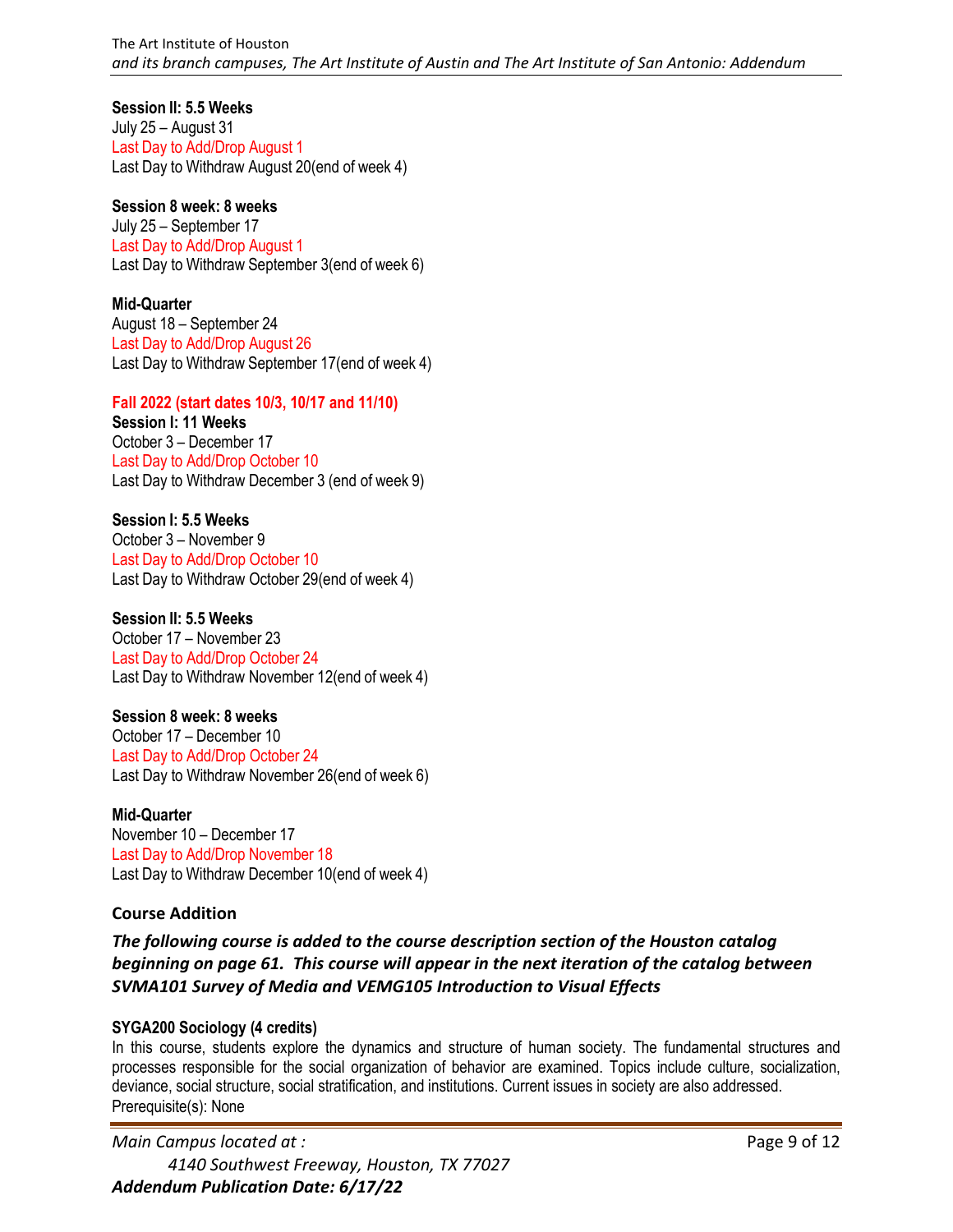### <span id="page-9-0"></span>**Course Addition**

*The following course is added to the course description section of the Houston catalog beginning on page 61. This course will appear in the next iteration of the catalog between SVMA101 Survey of Media and VEMG105 Introduction to Visual Effects*

### <span id="page-9-1"></span>**Policy Updates**

*The Admissions Requirements for First Time College Students on pages 124-126 of the current Catalog are revised to read as follows:*

### **Admissions Requirements for First-Time College Students**

Applicants attending college for the first time and pursuing their first associate degree, baccalaureate degree, or diploma must complete the following in order to be accepted into the College:

1. Admissions Interview – Applicants are required to meet with an Enrollment Counselor. Under certain circumstances, a telephone interview can fulfill this requirement. The purpose of the personal interview is to explore the applicant's background and interests, determine how the applicant's educational goals relate to The Art Institute's programs, assist the applicant in identifying the appropriate area of study consistent with his or her background and interests, and provide information concerning the curriculum and support services at The Art Institute.

2. Application – Applicants are required to submit a completed application for admission and sign enrollment agreement. Application forms are available on the institutional website.

### 3. Meet High School Graduation Criteria or Equivalent

For admission to the College, an applicant is required to be a high school graduate, have an official General Education Development (GED) certificate, or meet the state requirements of being home-schooled. Evidence of this can be an official transcript or an official GED certificate. Home-schooled students will be required to demonstrate that they have completed the minimum requirements established by the state. It is up to the College to decide if the issuer of the documentation and the documentation provided is acceptable. Graduates of home school programs not recognized by their state will need evidence of competency such as by an official GED certificate or successful completion of College or University credits as specified in the **Admission Requirements for Transfer Applicants**  section**.**

Before a student may begin studies, he or she must have earned the above. An applicant still in high school will be considered for Conditional Early Acceptance contingent upon proof of graduation.

The College may require the applicant to speak with an Academic Chair or Academic Dean prior to making a final decision. Students will be asked to leave and their enrollment cancelled if they do not provide any of the official documents required for admission within 30 days of matriculation.

The College will not accept a diploma received as a result of testing or "fast track" as proof of high school graduation. A certificate of attendance or completion is not acceptable.

NOTE: Transcripts should be mailed or faxed directly to the Admissions Office or supplied through an online transcript provider.

Any official transcripts, either high school or college, become part of the admission process and will not be returned to the student. Please do not submit original work. Portfolios cannot be returned.

4. Complete the Art Institute College Success Course Requirement (New Student Orientation Modules)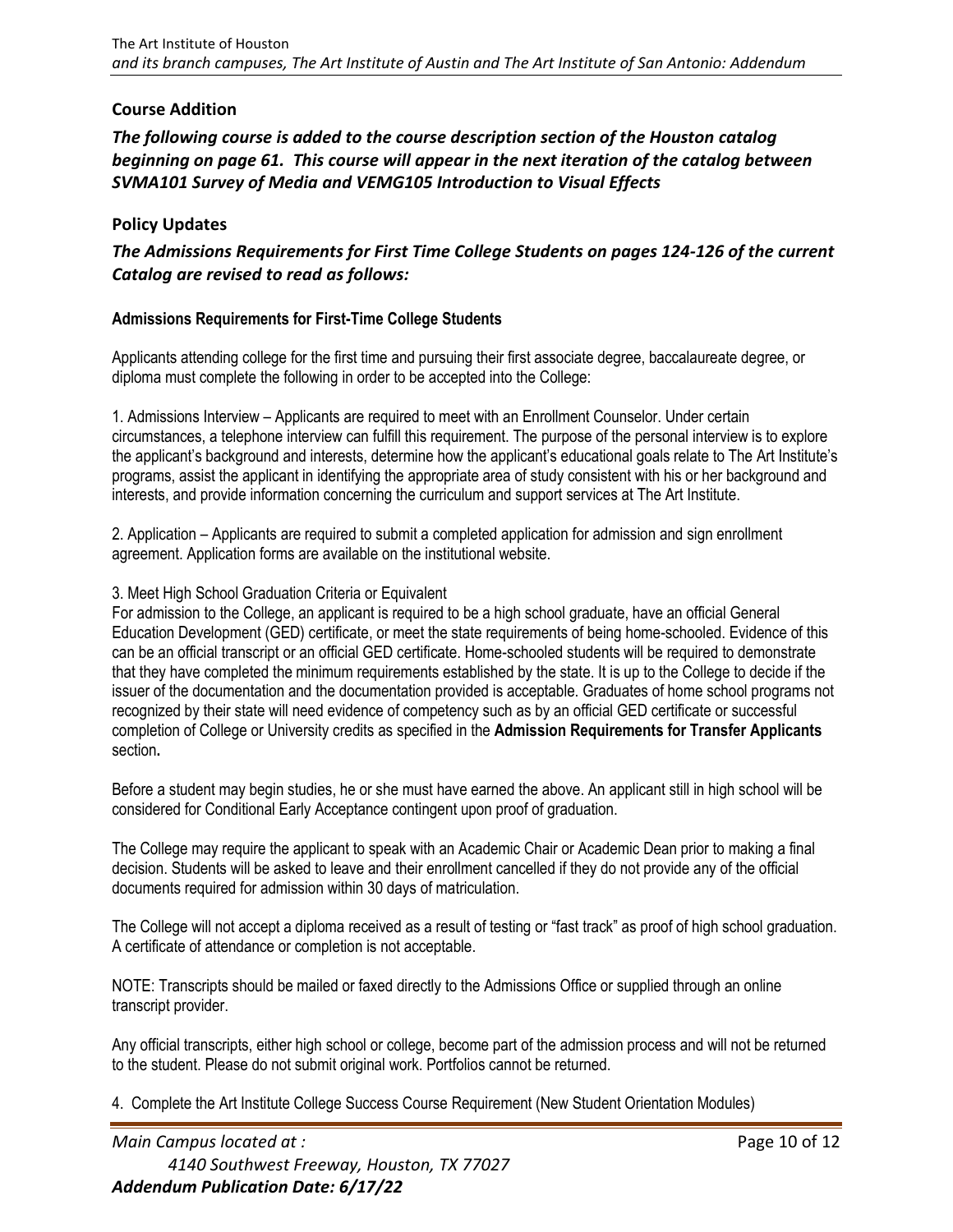All new students are required to complete the virtual College Success Course (New Student Orientation Modules) which requires that a student complete eight modules and demonstrate competency in the following areas:

- Goal Setting
- Learning to Learn & Stress Relief Strategies
- Time Management
- Study Skills
- Literacy
- Responsible Borrowing & Budgeting
- Working in Teams
- Virtual Learning

Students cannot attend class prior to successful completion of the College Success Course or they are in violation of the Admissions Policy. A demonstration of literacy and preparedness is critical to the success of new students. Students must successfully complete each module and pass each quiz prior to moving on to the next module. The course is completed in the Brightspace Learning Management System which provides students with an introduction to their typical course structure and platform. Completion of the course is closely monitored to ensure compliance with the policy.

New students who have completed 24 or more prior college credits can be exempted from the College Success Course modules by providing an official transcript.

# *The Admissions Requirements for Transfer Applicants and/or Applicants Possessing a Previously Earned Degree on page 126 of the current Catalog are revised to read as follows:*

### **Admission Requirements for Transfer Applicants and/or Applicants Possessing a Previously Earned Degree**

Transfer students will complete the Interview and Application for admission to the College as specified above. In lieu of submission of a High School Diploma or GED certificate, students who have earned at least a baccalaureate degree, an associate degree, or successful completion of at least 24 semester or trimester credit hours or 36 quarter credit hours that does not result in the awarding of an associate's degree, but that is acceptable for full credit toward a bachelor's degree at any institution, may provide official transcripts from the prior college/university showing all courses and degrees earned.

Transcripts should be mailed or faxed directly from the college/university attended to the Admissions Office of the campus the student is planning to attend.

# *The Admissions Requirements for Transfer Applicants and/or Applicants Possessing a Previously Earned Degree on page 124-125 of the current Catalog are revised to read as follows:*

### **THE ART INSTITUTE HIGH SCHOOL GRADUATION VALIDATION POLICY**

An applicant must be a high school graduate, possess a recognized high school equivalency (GED - General Education Diploma) or have earned 36 quarter/24 semester college or university credits (of at least one full academic year) from a recognized accredited institution.. Students can meet the High School graduation requirement by submitting an official academic transcript that shows at a minimum 36 quarter/24 semester college or university credits (of at least one full academic year) earned.

Applicants to a graduate program may present a bachelor's degree as a form of proof of graduation from high school. Accreditation requirements must adhere to the list of acceptable accreditation. A student who is home-schooled must